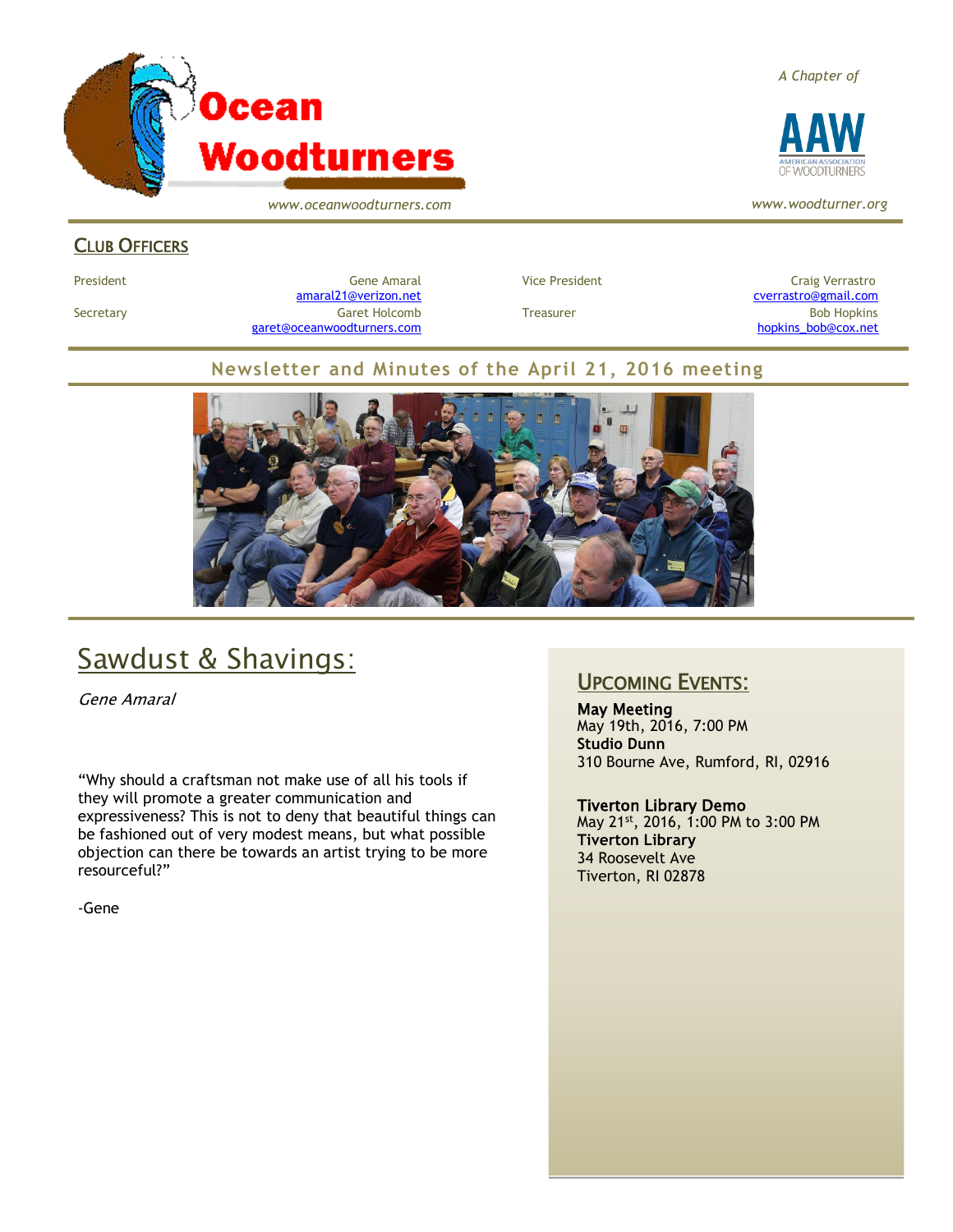## Secretary's Notes

Garet Holcomb

We would like to get member input on the content of the newsletter. If there's anything you'd like to see in the form of articles, features, tip and tricks, or anything else, please let me know. If you'd be willing to contribute content, we'd be glad to have the support!

## Treasurer's Report

Bob Hopkins

Current total is \$1665.03, which includes \$248 in the camera fund.

You can pay your dues directly from the website at <http://www.oceanwoodturners.com/dues.cfm>

Dues: Club dues are \$25 annually. For members who wish to have a printed Newsletter mailed to them monthly, there is an annual charge of \$5 to cover postage, payable with club dues. All payments should be mailed to:

> Bob Hopkins 48 Tilbury Drive, Bristol, RI 02809

# Meeting Minutes – Old Business

Gene opened the meeting with 31members and 1 guest present

#### Welcome – Ron Martinelli

Treasurer's Report – Acceptance of Bob's report was moved and seconded, and carried by the group unanimously.

Committee Reports. All committees are looking for help from the membership. Please contact the committee chairs for more info.

| <b>Program Committee:</b>     | Susan reminds everyone to get your nametags made, and show off   |
|-------------------------------|------------------------------------------------------------------|
|                               | your creativity! Upcoming demonstrators, please ask Susan if you |
|                               | have any questions on available equipment, before your demo!     |
| <b>Outreach Committee:</b>    | Chuck is still looking for idea or media contacts.               |
| <b>Fundraising Committee:</b> | No report                                                        |

Dues/Membership cards – Dues for 2016 are due. The membership card tool on the Ocean Woodturner website is up and running, so members can print their own cards. The PayPal account is now linked to the Club's bank account, to make things even easier.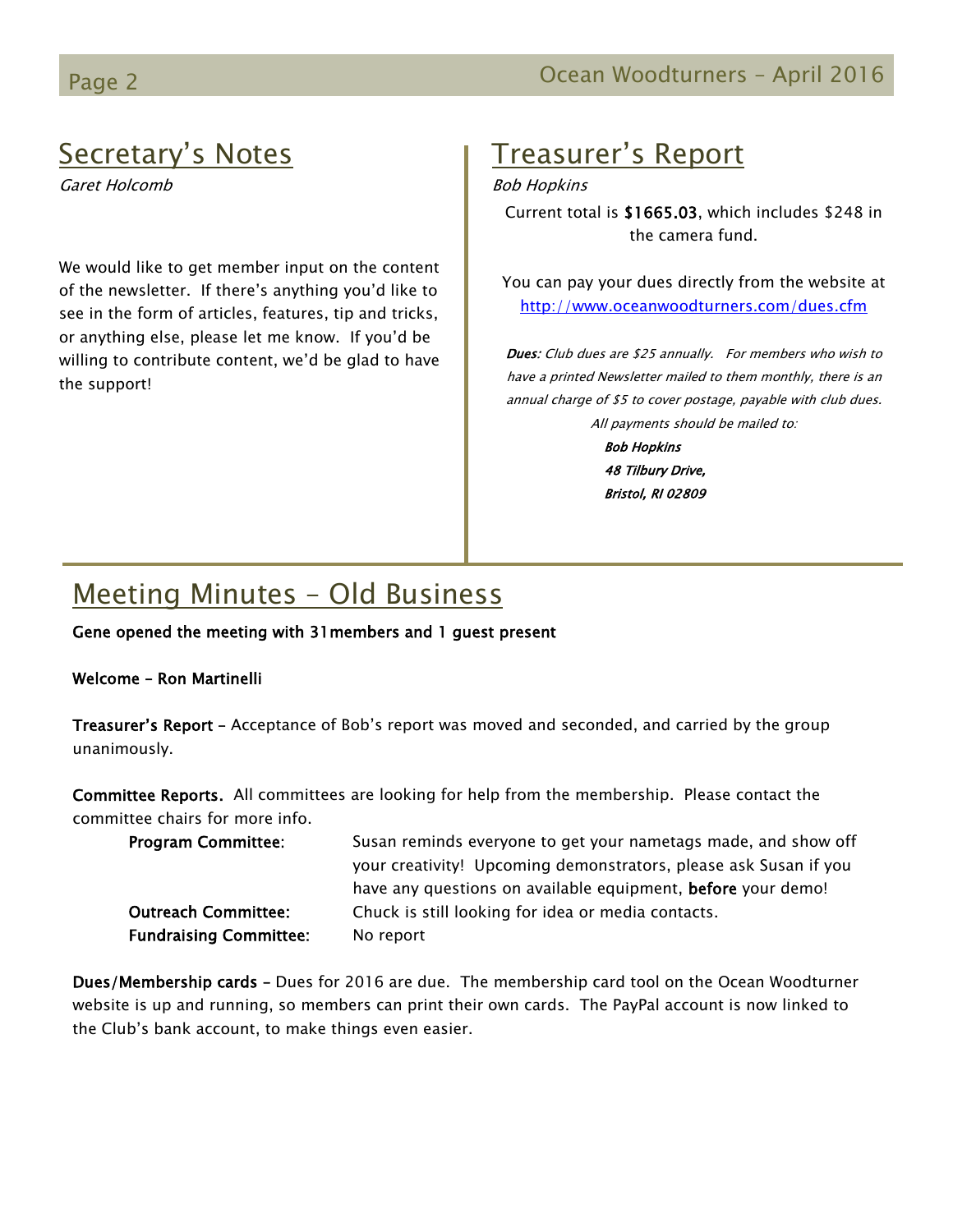# Page 3 Ocean Woodturners – April <sup>2016</sup>

## Meeting Minutes – New Business

Collaborative Show and Tell – The possibility of teaming up for show and tell projects was discussed.

Suggestions – Please let us know if you have any suggestions or comments for the Club meeting.

T-shirts – Craig has an order in his T-shirt people and thinks he can still get orders in. Please contact Craig if interested.

# **Show and Tell**



Dan Dragon



Lidded vessels. Ambrosia Maple & Walnut with gold leaf finial; Cherry & Walnut; and a Walnut dish



Earl Randall



Two-piece turned hollow vessel, in Mahogany, and dished-out Apple root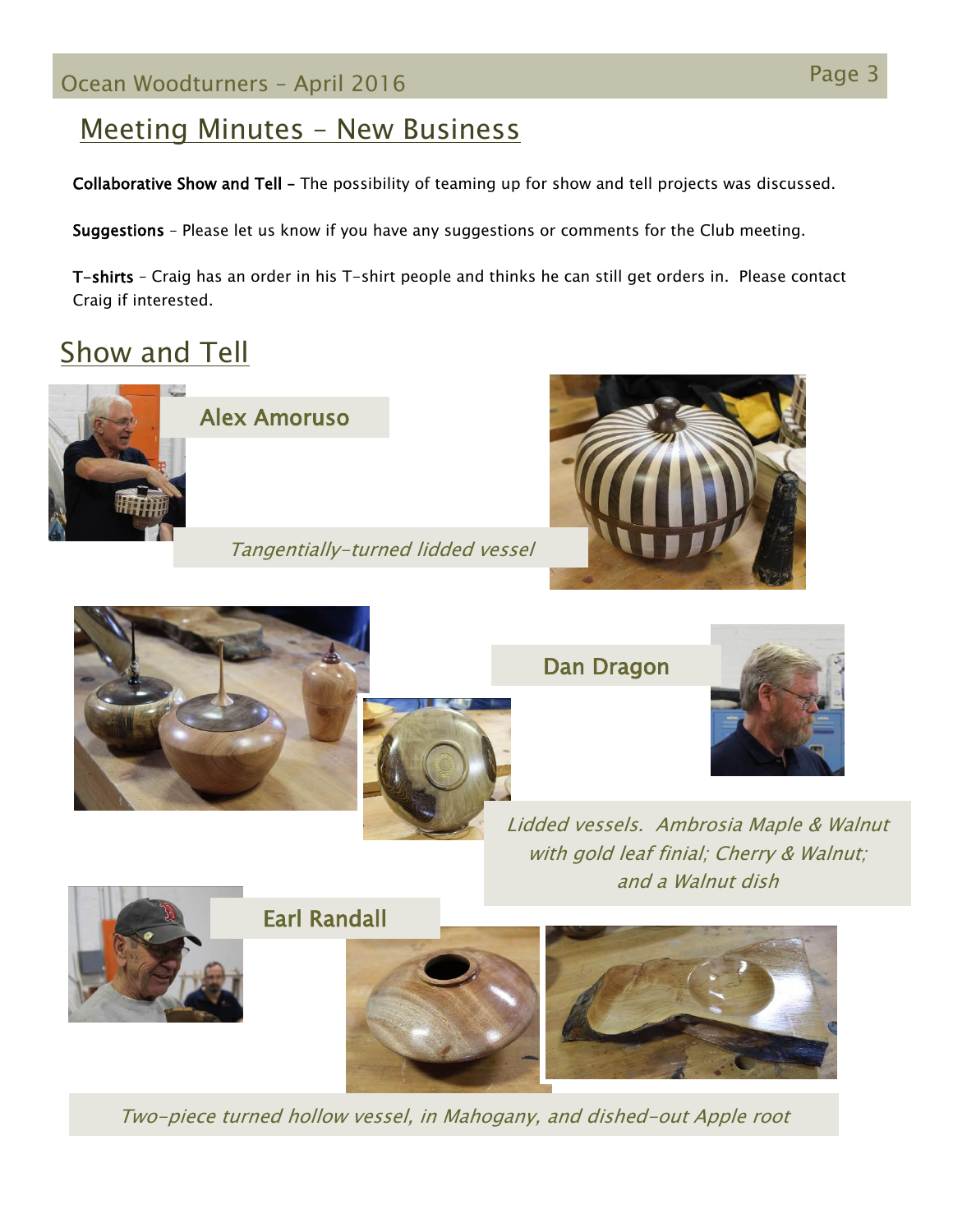# Page 4 **Ocean Woodturners – April 2016**

# Show and Tell (Cont.)





Two segmented vases. Maple and Walnut, with Pine scrap in the segments.





#### James Simoneau



Jim's first finished piece! Walnut bowl, made with Bill Smith's guidance.



## Roland Lavoie

Roland's assortment of green Beech turnings





## Richard Cady



Pens of turned pine cone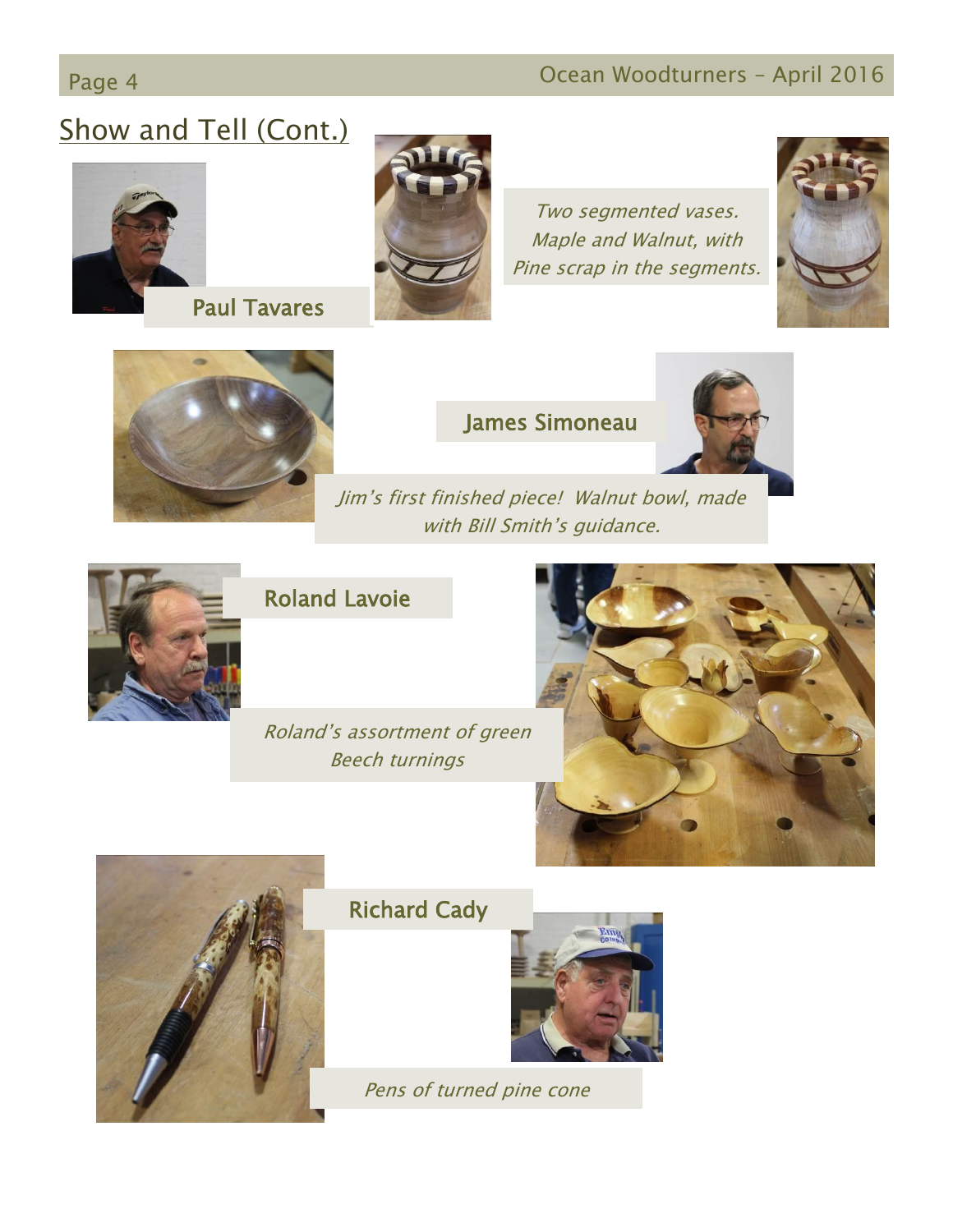# Page 5 Ocean Woodturners – April <sup>2016</sup>

## Show and Tell (Cont.)





Matched Padauk goblets with lacquer finish, and a seashell ornament. John will be demonstrating his goblet turning technique at the upcoming Club meeting.

| Tools Explained: The real uses for some of the other common tools in your shop<br>Submitted by Bernie Feinerman |                                                                                                                                                                                                                                                                                                                                        |  |
|-----------------------------------------------------------------------------------------------------------------|----------------------------------------------------------------------------------------------------------------------------------------------------------------------------------------------------------------------------------------------------------------------------------------------------------------------------------------|--|
| <b>SKILL SAW:</b>                                                                                               | A portable cutting tool used to make boards too short.                                                                                                                                                                                                                                                                                 |  |
| <b>BELT SANDER:</b>                                                                                             | An electric sanding tool commonly used to convert minor touch-up jobs into major refinishing jobs.                                                                                                                                                                                                                                     |  |
| <b>WIRE WHEEL:</b>                                                                                              | Cleans paint off bolts and then throws them somewhere under the workbench with the speed of light. Also<br>removes fingerprints and hard-earned calluses from fingers in about the time it takes you to say, 'Oh sh*t'.                                                                                                                |  |
| <b>DRILL PRESS:</b>                                                                                             | A tall upright machine useful for suddenly snatching stock out of your hands so that it smacks you in the chest<br>and flings your beer across the room, denting the freshly-finished project which you had carefully set in the<br>corner where nothing could get to it.                                                              |  |
| <b>CHANNEL</b><br>LOCKS:                                                                                        | Used to round off bolt heads. Sometimes used in the creation of blood-blisters.                                                                                                                                                                                                                                                        |  |
| <b>HACKSAW:</b>                                                                                                 | One of a family of cutting tools built on the Ouija board principle It transforms human energy into a crooked,<br>unpredictable motion, and the more you attempt to influence its course, the more dismal your future becomes.                                                                                                         |  |
| <b>TABLE SAW:</b>                                                                                               | A large stationary power tool commonly used to launch wood projectiles for testing wall integrity. Also very<br>effective for digit removal!                                                                                                                                                                                           |  |
| <b>BAND SAW:</b>                                                                                                | A large stationary power saw primarily used by most shops to cut large pieces into smaller pieces that more<br>easily fit into the trash after you cut on the inside of the line instead of the outside edge.                                                                                                                          |  |
| <b>PHILLIPS</b><br><b>SCREWDRIVER:</b>                                                                          | Normally used to stab the vacuum seals under lids or for opening old-style paper-and-tin oil cans<br>and splashing oil on your shirt; but can also be used, as the name implies, to strip out Phillips screw heads.                                                                                                                    |  |
| <b>STRAIGHT</b><br><b>SCREWDRIVER:</b>                                                                          | A tool for opening paint cans. Sometimes used to convert common slotted screws into non-<br>removable screws and butchering your palms.                                                                                                                                                                                                |  |
| <b>HAMMER:</b>                                                                                                  | Originally employed as a weapon of war, the hammer nowadays is used as a kind of divining rod to locate the<br>most expensive parts adjacent the object we are trying to hit.                                                                                                                                                          |  |
| <b>UTILITY KNIFE:</b>                                                                                           | Used to open and slice through the contents of cardboard cartons delivered to your front door. Works<br>particularly well on contents such as seats, vinyl records, liquids in plastic bottles, collector magazines, refund<br>checks, and rubber or plastic parts. Especially useful for slicing work clothes, but only while in use. |  |
| S.O.B. TOOL:                                                                                                    | Any handy tool that you grab and throw across the garage while yelling 'Son of a b-----' at the top of your lungs.<br>It is also, most often, the next tool that you will need                                                                                                                                                         |  |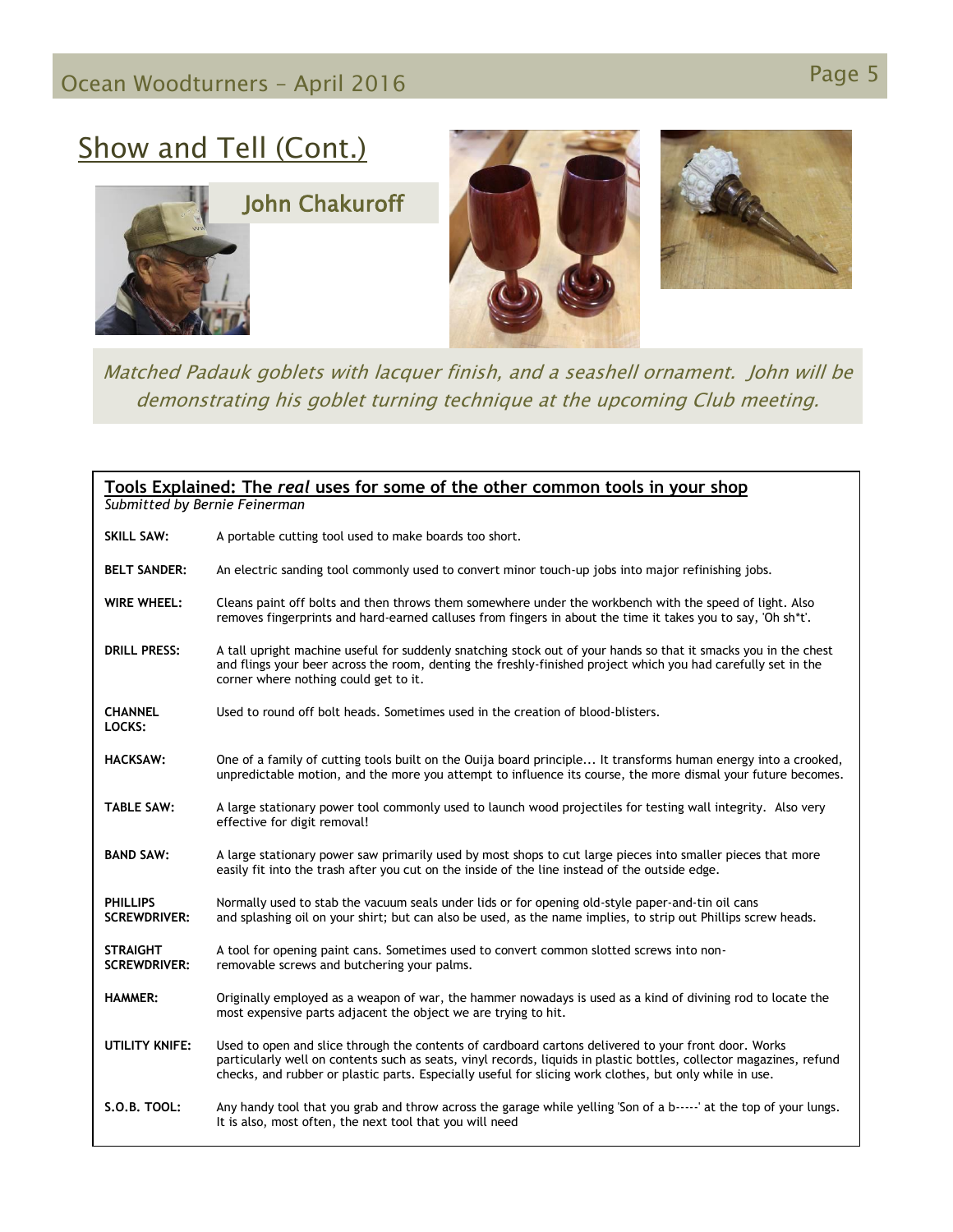## Page 6 **Ocean Woodturners – April 2016**

## **Demonstration**



### Mike Murray Leads an open discussion on the Kelton McNaughton Center Saver System

Mike Murray, past President of OWT, led on open discussion on the Kelton McNaughton Center Saver System. Kelton McNaughton is a New Zealand based turner and maker of specialized turning tools. The Center Saver system uses circular coring blades of different radii to cut sequentially larger bowl blanks from a single wooden blank, without wasting a lot of wood in shavings.

Kelton Industries can be found here: <http://www.kelton.co.nz/index.html> The Center Saver System can be found at Craft Supplies here: <https://www.woodturnerscatalog.com/t/134/Bowl-Coring-Tools> And is available at other retailers as well.





- Mike suggests starting with a green pieces of wood. Dry wood is too difficult to get through, and can result in broken tools.
- Use your wide jaws
- Mike works from the outside in, starting with the largest blank